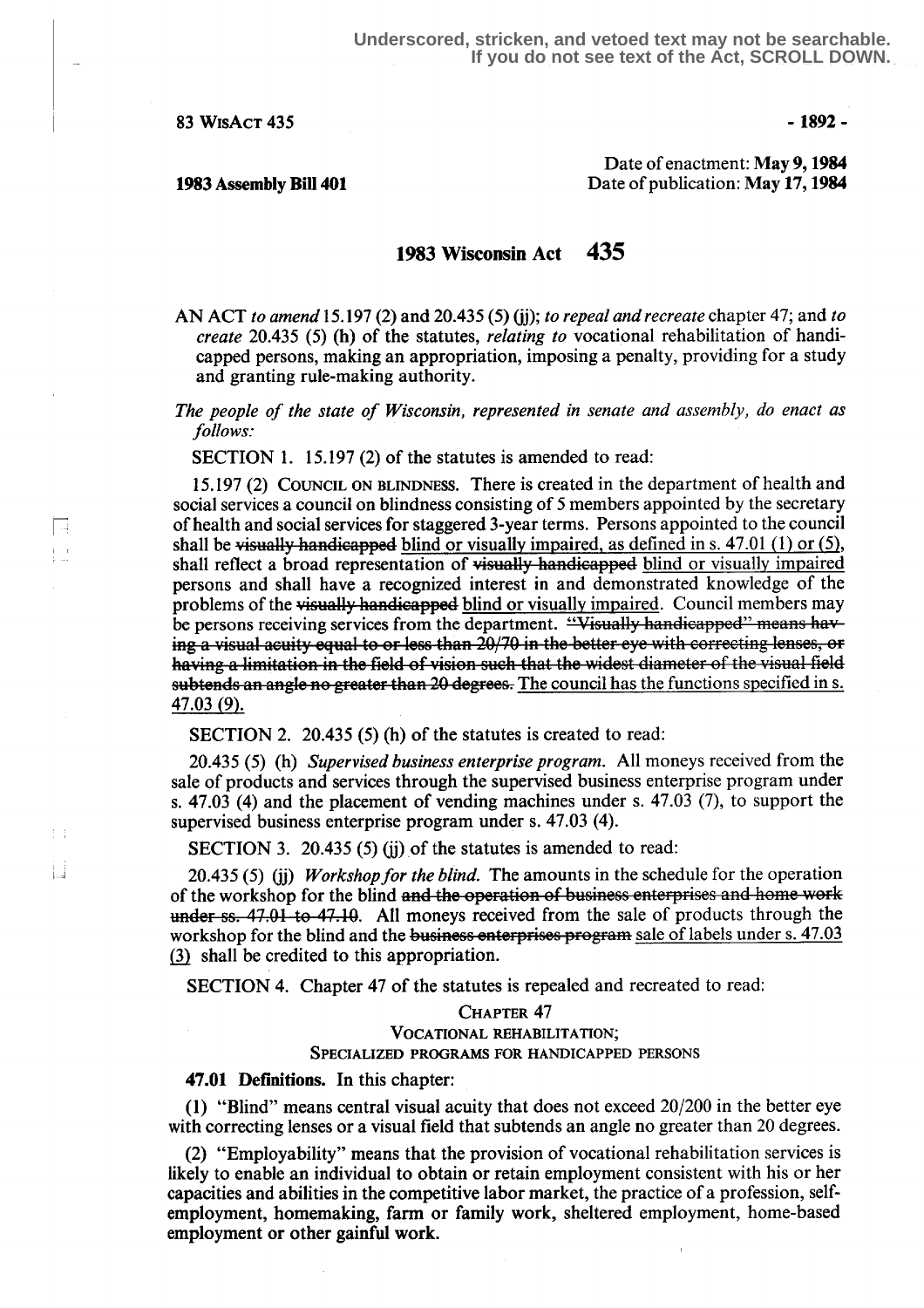### -1893 - 83 WisAcT 435

(3) "Handicapped person" means any person who has a physical or mental disability which constitutes or results in a substantial handicap to employment and who can reasonably be expected to benefit in terms of employability from the provision of vocational rehabilitation services .

(4) "Severely handicapped person" means any handicapped person who has a severe disability which seriously limits one or more functional capacities, including mobility, communication, self-care, self-direction, work tolerance, or work skills, in terms of employability, whose vocational rehabilitation can be expected to require multiple vocational rehabilitation services over an extended period of time and who has one or more physical or mental disabilities determined on the basis of an evaluation of rehabilitation potential to cause comparable substantial functional limitation .

(5) "Visually impaired" means a loss of vision that can reasonably be expected to lead to blindness or a loss of vision that represents a handicap to employment or other major life activities.

(6) "Vocational rehabilitation" means assisting a handicapped person to become capable of competing in the labor market, practicing a profession, being self-employed, raising a family and making a home, participating in sheltered employment or other '- gainful work.

> (7) "Workshop" means a facility whose primary purpose is to provide remunerative employment or vocational rehabilitation services to blind persons, visually impaired persons and severely handicapped persons.

> 47.02 Vocational rehabilitation. (1) The state agrees to accept the provisions of 29 USC 701 to 796i, the rehabilitation act of 1973 as amended, and the provisions of 34 CFR 300 to 399 to carry out the purposes of the act and to adopt methods of administering the vocational rehabilitation program which' will maximize federal participation. The department shall sign agreements with the federal government under 29 USC 701 to 796i to provide vocational rehabilitation services.

> (2) This section only applies to handicapped and severely handicapped persons except that each person has a right to be evaluated by the department to determine whether the person is a handicapped person.

(3) The department shall:

(a) 1 . Advise and assist any handicapped person who applies to the department concerning his or her rehabilitation.

2. Provide full and prompt consultation with, and preliminary diagnostic study for, each person who applies for vocational rehabilitation services to determine if a vocational rehabilitation plan is feasible .

3. Acquaint each person for whom a vocational rehabilitation program is feasible with the vocational rehabilitation services available under this chapter, counsel the person concerning selection of a suitable vocation, assist the person in identifying vocational needs and provide the services necessary for vocational rehabilitation .

4. Register and keep records for each handicapped person who uses the vocational rehabilitation services provided under this chapter.

(b) Promote the establishment of local resources for the vocational rehabilitation of handicapped persons.

(c) Provide assessment and evaluation services appropriate to each individual, develop an individualized written rehabilitation plan with each handicapped person and develop and supervise services that are part of any handicapped persons's vocational rehabilitation program.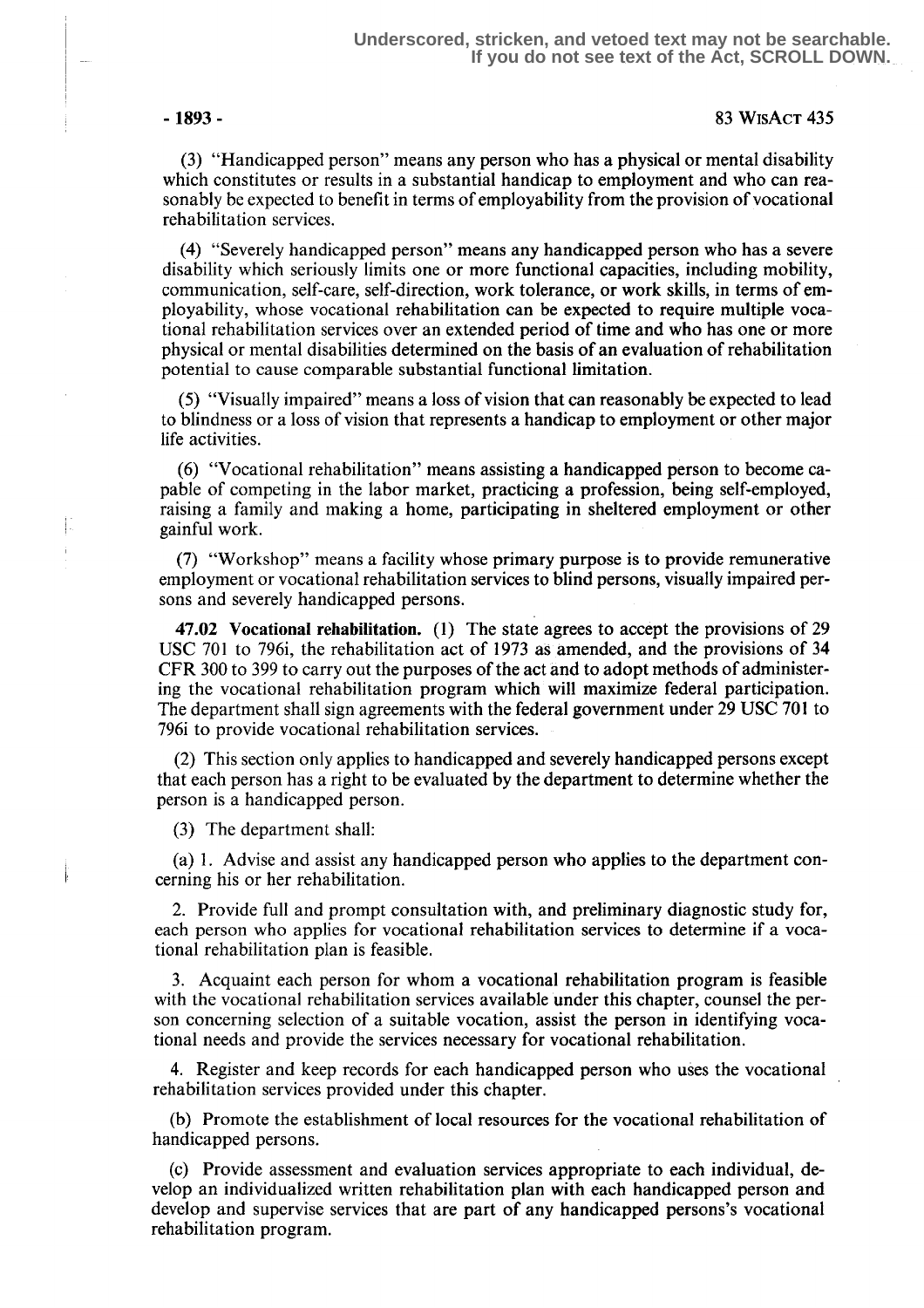## $83$  WISACT 435  $-$  1894 -

(d) Aid handicapped persons in securing the services needed to make them more employable, place handicapped persons in suitable occupations and provide postemployment services, as defined in the handicapped person's rehabilitation plan developed under par. (c), necessary to maintain employment.

(e) Provide medical or other evaluations at no cost to the applicant to determine the applicant's eligibility for vocational rehabilitation services under this chapter.

(f) Make vocational rehabilitation services under this chapter available in every county to all handicapped persons who are present in the state, regardless of residency.

(g) Report to the federal department of education as required in 29 USC 721 (a) (10) .

(h) Provide that severely handicapped persons will receive priority for services under this chapter.

(i) Consider the views of persons who receive vocational rehabilitation services or their parents, guardians or legal custodians and of vocational rehabilitation professionals and providers of vocational rehabilitation services concerning general policy administration of the department's vocational rehabilitation program.

(j) Except as provided in par. (o), determine the financial need of handicapped persons based upon a uniform fee schedule as provided under s . 46.03 (18) far the provision or purchase of vocational rehabilitation services specified in the person's rehabilitation plan developed under par. (c).

(k) Provide vocational rehabilitation services to blind and visually impaired persons, appropriate to each individual.

(L) Maintain current records and statistics on all blind and visually impaired persons in the state concerning vocational rehabilitation, rehabilitation teaching and other departmental services provided and the results achieved in order to plan its services to blind and visually impaired persons.

(m) Maintain a cooperative relationship with counties to assist in administering and providing uniform services to blind and visually impaired persons throughout the state, to prevent duplication of effort and to ensure that blind and visually impaired persons receive adequate services.

(n) Assure that eligibility for vocational rehabilitation services under this chapter is determined without regard to sex, race, age, creed, color, or national origin of the individual applying for services, that no class of individuals is found ineligible solely on the basis of type of disability and that no age limitations for eligibility exist which, by themselves, would result in ineligibility for vocational rehabilitation services.

(o) Assure that no financial needs test is applied as a condition for the provision of counseling, guidance, referral and job placement services. Those services shall be provided at no cost to persons determined eligible for services under this chapter.

(4) The department may:

(a) From the appropriation under s. 20.435 (5) (bm), provide financial aid to any handicapped person who is receiving vocational rehabilitation training and who has no other source of aid.

(b) Accept gifts, grants and donations to be used for the purposes of this chapter. The department shall deposit all moneys received under this paragraph in the appropriation under s. 20.435 (5) (i).

(5) Any person aggrieved by a determination of eligibility or ineligibility for vocational rehabilitation services or by the furnishing or denial of vocational rehabilitation services may commence an appeal as provided in 29 USC 722 (d) or ch. 227, as appropriate.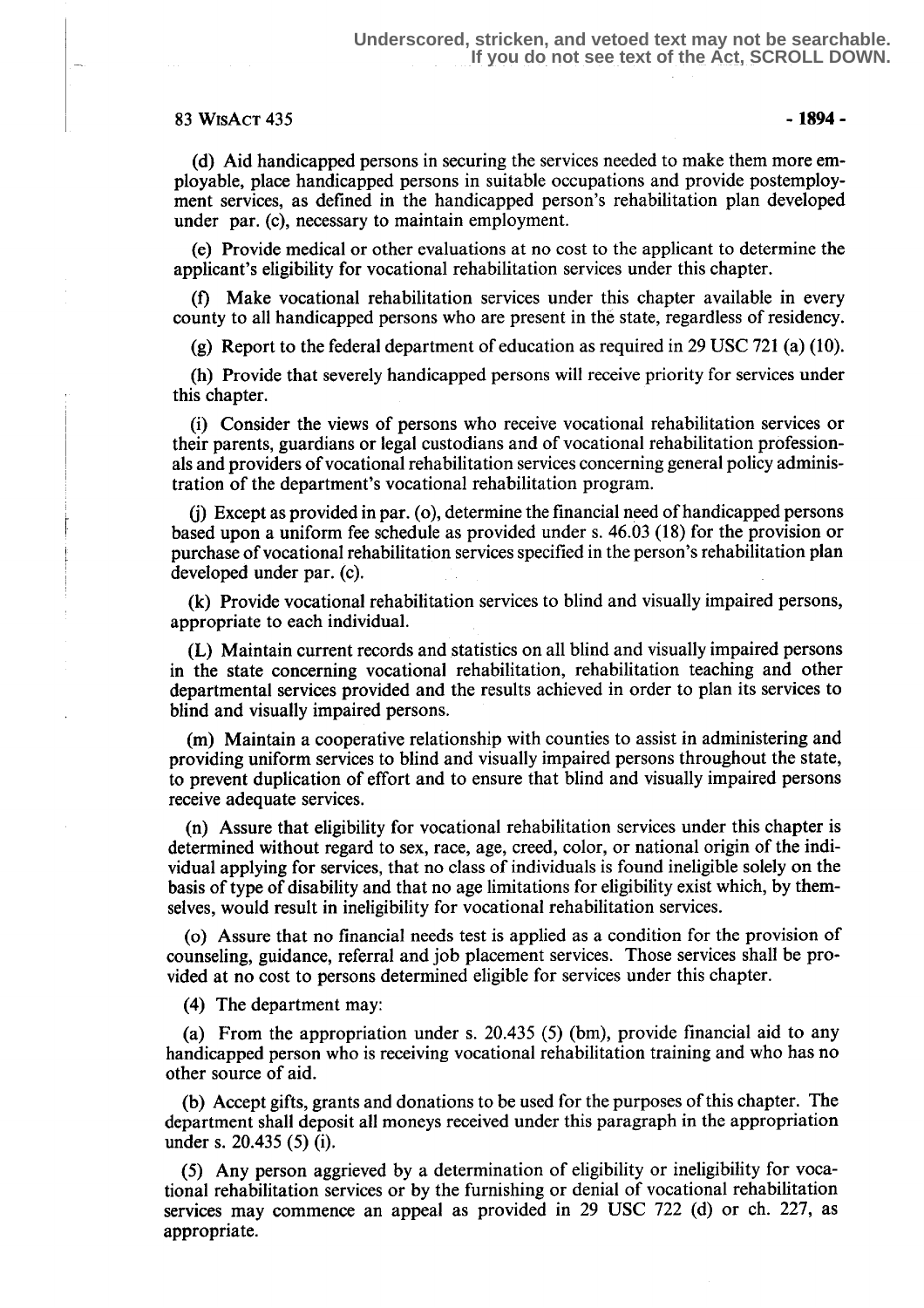E ŧ.

j.

### -1895- 83 WisAcT 435

(6) The department of industry, labor and human relations shall notify the department of health and social services concerning all reports it receives of injuries to employes that may handicap the persons injured.

(7) (a) Except as provided in par. (b), no person may disclose any information concerning any person who applies for or receives vocational rehabilitation services without the consent of the person except when necessary for the administration of this chapter or to carry out a person's rehabilitation plan developed pursuant to this chapter. The department shall promulgate rules to administer this subsection.

(b) 1 . Paragraph (a) does not prohibit disclosing information of a summary or statistical nature.

2. Any person who has applied for or received vocational rehabilitation services may obtain access to his or her records under rules promulgated by the department.

(c) Any person who violates this subsection or a rule promulgated under this subsection shall be fined not more than \$500 or imprisoned not more than 6 months or both.

47.03 Specialized programs for handicapped persons. (1) The department shall:

(a) Provide rehabilitation teaching services for persons who are blind or visually impaired including elderly persons and young persons and their parents or guardians, regardless of their eligibility for vocational rehabilitation services . These services may include assessments of each client's service needs, development of an individual service plan, instruction in Braille, training in orientation and movement in the person's home or neighborhood, counseling and guidance to increase the blind or visually impaired person's independence, instruction in the use of low-vision aids, personal and home management training and instruction in leisure activities. In conjunction with the provision of these services the department shall:

1. Work with blind and visually impaired persons, in a setting appropriate to each individual, to form rehabilitation plans for independent living to enable them to increase their self-reliance.

2. Assist blind and visually impaired persons in physical orientation and personal adjustment.

(b) Provide for appropriate facilities and necessary utilities to maintain a workshop for blind persons, visually impaired persons and severely handicapped persons. The department shall pay wages to workshop employes that it finds are commensurate with their productive abilities and may furnish to workshop employes materials and tools required for their employment.

(2) The department may accept gifts, grants and donations to be used for the purposes of this section. The department shall deposit all moneys received as gifts, grants and donations in the appropriation under s. 20.435 (5) (i).

(3) (a) No person may advertise any product as being blind-made or sell or distribute any product that is advertised as being blind-made unless at least 75% of the labor involved in creating the product was performed by blind or visually impaired persons. Work involving the preparation, processing, assembling or packing of a product shall be included in calculating the total labor involved in creating the product, while work involving supervision, administration, inspection, shipping or the production of materials from which a finished product is created shall be excluded from the calculation .

(b) The department shall offer to manufacturers and sellers of blind-made products labels which indicate that a product was made by blind persons. The labels shall be sold at a price that defrays the cost of producing or purchasing the labels. All moneys received under this subsection shall be deposited in the appropriation under s. 20.435  $(5)$  $(ii)$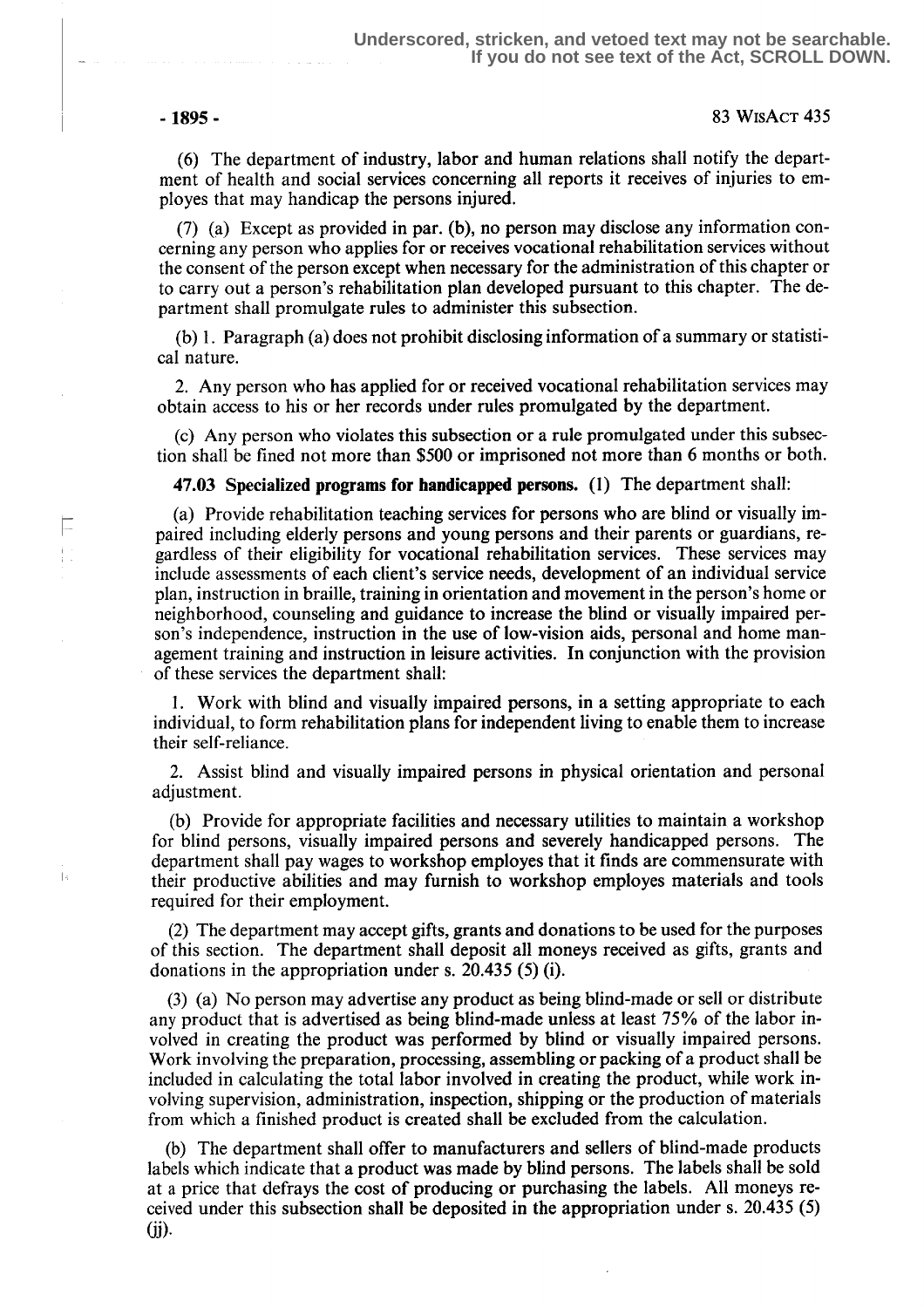# 83 WISACT 435 - 1896 -

LЧ i<br>Li

Ħ

(c) The department shall investigate each complaint concerning a violation of this subsection and shall refer each complaint that it finds justified to the district attorney of the county in which the alleged violation occurred for prosecution .

(d) Any person who violates this subsection shall be fined not more than \$1,000 or imprisoned not more than one year or both.

(4) (a) The department shall establish a supervised business enterprise program for blind persons in which the department owns, leases, manages, supervises, provides consultative services to or operates businesses for the benefit of blind persons, with the ultimate objective of enabling blind persons to operate their own businesses. The department shall offer blind persons first right to operate these businesses .

(b) The department may charge a portion of the expenses of its supervised business enterprise program to each business operating under the program. The department shall establish the procedure for setting these charges by rule, with the participation of a committee of blind vendors established under 20 USC 107b-1.

(c) The department may sell equipment and stock at a fair value, based on condition and serviceability, to any blind person who operates a business under this subsection if all of the following conditions are met:

1. The person can pay for the purchase.

2. The person has received permission from the building manager to use the building in which the business is located .

3. The person has competently operated the business under departmental supervision for at least one year. The department shall define "competently operated" by rule .

(d) If the department sells equipment or stock to a blind person under par. (c), the purchaser shall:

<sup>1</sup> . Keep the property in good repair and replace worn-out or obsolete equipment.

2. Furnish written reports containing all information the department requires at times specified by the department.

3. Operate the business in accordance with this section and with 20 USC 107 to 107f.

(e) If the department sells equipment or stock to a blind person under par. (c), the bill of sale shall give the department the first right to repurchase the business and its assets if the blind person resells the business or dies. The department's repurchase shall be at a fair value, based on condition and serviceability, but the department may only exercise its right to repurchase within 90 days after it receives notice of the blind person's intention to resell the business or of the blind person's death . The bill of sale shall also require the purchaser to resell the business and its assets to the department at a fair value, based on condition and serviceability, if the purchaser fails to operate the business in accordance with the bill of sale, with this section or with 20 USC 107 to 107f. If the department repurchases a business under this paragraph it shall offer the right to operate the business as provided in par. (a).

(5) The department shall establish and maintain businesses under sub. (4) in state buildings if the department finds that a business would be feasible and profitable .

(6) If no blind person is available to operate a business established under sub. (4), the department may operate the business until a blind operator is available.

(7) If the department decides that a business under sub. (4) would not be feasible and profitable in any state building, the department may contract with vending machine operators to install vending machines in the building, giving preference to blind operators of vending machines. The department shall deposit the proceeds from this subsection in the appropriation under s. 20.435 (5) (h) and shall disburse the proceeds to provide services to blind persons under sub. (4).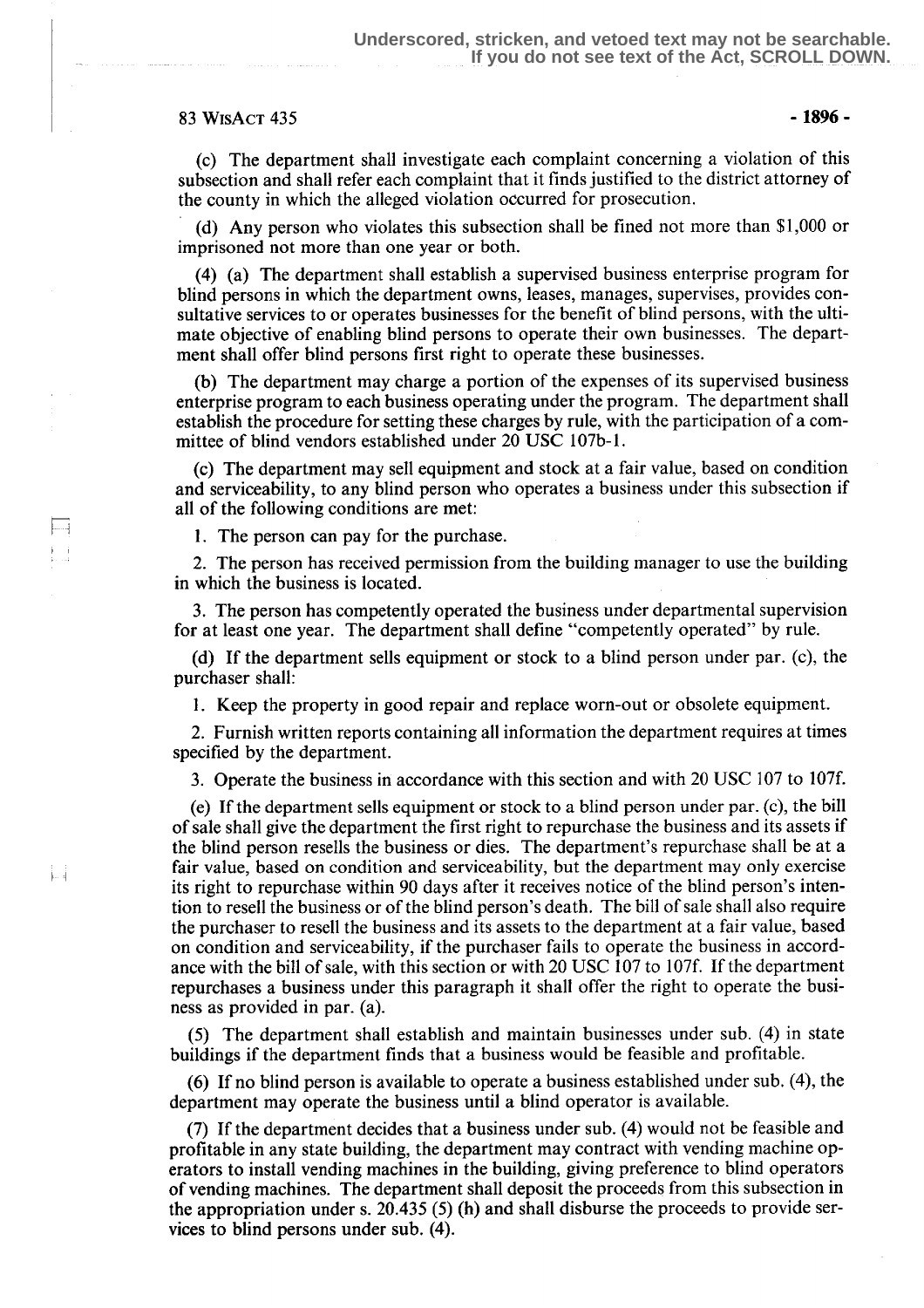E ia<br>L

### -1897 - 83 WisAct 435

(8) A blind person participating in the supervised business enterprise program who is aggrieved by an act or omission of the department may commence a contested case proceeding under ch. 227.

(9) The council on blindness shall make recommendations to the department and to any other state agency concerning procedures, policies, services, activities, programs, investigations and research that affect any problem of blind or visually impaired persons . The department shall consult with the council concerning its programs that affect blind or visually impaired persons; the council may initiate consultations with the department . Upon request the department shall provide information to the council relating to matters concerning blind or visually impaired persons, but only information of a summary or statistical nature.

(10) (a) The department may, on the request of any deaf person, regardless of the person's eligibility to receive services under this chapter, provide funds from the appropriations under s. 20.435 (4) (a) and (jm) to pay part or all of the fees charged by interpreters for the deaf. These payments may only be made if the department finds that the deaf person is financially needy and without any other source of funds.

(b) The department shall grant priority to requests to pay fees charged by interpreters for:

1. Medical, psychiatric, psychological and other counseling services .

2. Legal services and civil court proceedings.

3. Matters concerning law enforcement personnel.

4. Matters concerning any federal, state, county or municipal agency.

(c) The department shall promulgate rules to implement this subsection.

(11) (a) The department shall provide services, including vocational training, craft instruction and a supervised business initiatives program for severely handicapped persons who are eligible for vocational rehabilitation services . Under this subsection, the department may own, lease, manage, supervise or operate businesses for the benefit of severely handicapped persons, including home-based employment and craft work, with the ultimate objective of enabling severely handicapped persons to operate their own businesses . The department shall assist persons who receive these services in marketing the finished products .

(b) The department may charge a portion of the expenses of its supervised business initiatives program to each business operating under the program. The department shall establish by rule the formula for its charges under this paragraph.

(c) Each client who participates in the homecraft program is required to perform at least 20 hours of work per week or produce products whose total value is at least \$20 per week.

(d) The department may not remove any homecraft client who, on July 2, 1983, is participating in the homecraft program unless either of the following occurs:

1. An appropriate alternative placement is found for the client.

2. The department determines that the client is abusing the program.

SECTION 5. Nonstatutory provisions; study of services to the blind. The department of health and social services shall provide for, and assist in conducting, an independent evaluation of the vocational and nonvocational services it contracts for or provides to blind persons. This study shall include: a 5-year summary of information and statistics on the numbers of persons served in comparison to the population of blind persons in the state; the cost of providing such services; the success or rehabilitation rate of the department in providing vocational and rehabilitation teaching services to blind persons; a comparison of the department's services and success rate to services and success rates in other states with similar demographics; the frequency and number of blind persons who